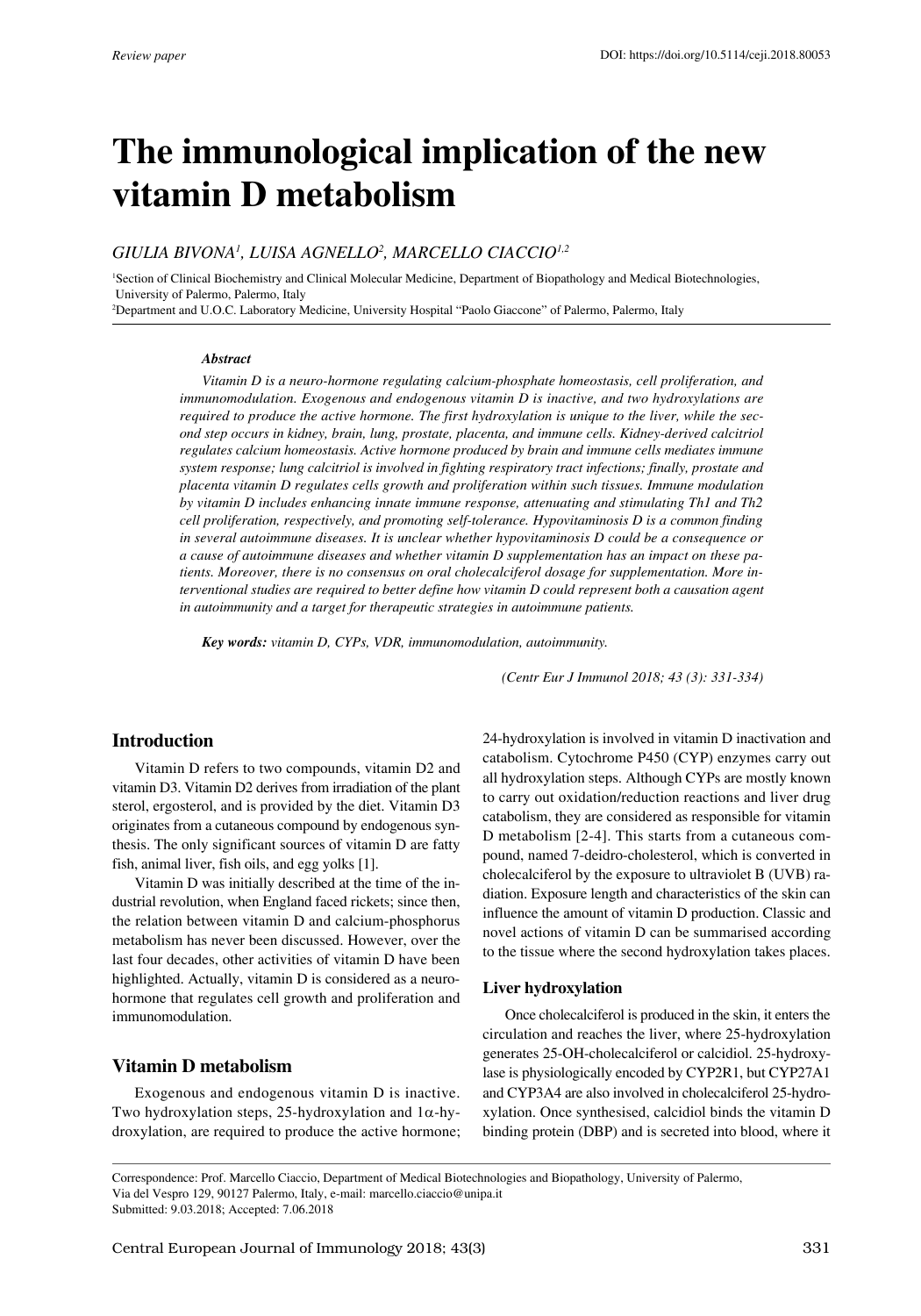represents the main circulating form of vitamin D. Calcidiol is considered as a reliable marker of vitamin D status.

### **Kidney hydroxylation**

1α-hydroxylation takes places both in the kidney (renal hydroxylation) and within other tissues and cell types (extra-renal hydroxylation). Kidney 1α-hydroxylase originates as a hormone with endocrine effects, responsible for calcium homeostasis (calcaemic actions of vitamin D). Active vitamin D reaches the gut, where it induces intestinal calcium absorption. Renal  $1\alpha$ -hydroxylase is encoded by CYP27B1 and strictly regulated by parathyroid hormone (PTH) [5].

### **Extra-renal hydroxylation**

Extra-renal tissues having  $1\alpha$ -hydroxylases (lung, prostate, brain, immune cells, and placenta) produce a hormone with paracrine and autocrine effects [6]. Extrarenal calcitriol is responsible for non-calcaemic actions of vitamin D, including regulation of cell growth and proliferation and immune system modulation. Macrophages, monocytes, and T and B lymphocytes produce active vitamin D, which induces or inhibits immune cell proliferation and cytokine production. Vitamin D expressed by epithelial lung cells has been related to respiratory tract infections, in which its pathogenic role has been strongly suggested, while its role as a biomarker gained less attention, due to the availibility of well-established biomarkers [7, 8]. Finally, prostate and placenta-vitamin D regulates cells growth and proliferation within such tissues. Extrarenal 1α-hydroxylase is stimulated by cytokines and growth factor but not by PTH [9].

## **Vitamin D receptors**

Most of the roles of vitamin D3 depend on the nuclear vitamin D receptor (VDR). Neo-synthesis of mRNA and protein and cell proliferation take place after vitamin D3 binds VDR. The interaction between VDR and the retinoic acid receptor (RXR) determines the activation of response elements (VDREs) present in the promoter region of several genes. The vitamin D/VDR-RXR-VDREs complex is deemed to regulate about 900 genes [10]. Some nongenomic rapid actions of vitamin D3, such as regulation of adenylate cyclase activity, phospholipase C, and C kinase, are mediated by the surface receptor 1,25-(OH) 2D-MARRS (membrane-associated rapid response steroid binding), also called ERp57/Grp58 [11]. Moreover, a membrane VDR (MVDR), which is similar to the nuclear VDR (NVDR), can mediate other non-genomic rapid actions, such as activation of the phosphatidylinositol 3-kinase and the endothelial nitric oxide synthase [12]. Apart from immune cell types, the prime location of VDR is the brain, hence Vitamin D is defined as a neuro-hormone [13].

## **Immunomodulation by vitamin D**

It has been suggested that vitamin D action within immune cells resembles that of cytokines, being both a transcription- and a growth factor; as a cytokine, the neurohormone displays pleiotropy, synergy, redundancy, and interaction with surface receptors [14]. Vitamin D plays a pivotal role in promoting innate immune response, by enhancing the production of antimicrobial agents by monocyte and neutrophils, and it is able to modulate the specific immune response. Briefly, the hormone acts by skewing T cell to Th2 polarisation, attenuating and stimulating Th1 and Th2 cell proliferation, respectively. Vitamin D can inhibit the synthesis, secretion, and release of Th1 cells anti-inflammatory cytokines (IL-4 and IL-10) whilst inducing those of Th2 cell pro-inflammatory cytokines (IL-1, TNF- $\alpha$ , IFN- $\gamma$ ). Furthermore, vitamin D can suppress IL-17 production by Th17 cells and has been proven to promote self-tolerance. Macrophages, monocytes, and B and T lymphocytes show, even during quiescence, a low expression of VDR, which increases considerably as a result of inflammatory and immunological stimuli [15-19].

## **Vitamin D and autoimmunity**

Either vitamin D plasma levels or some VDR allelic variants have been largely investigated in immunological disorders, and hypovitaminosis D is a common finding in several autoimmune diseases [20-24].

VDR polymorphisms (mainly TaqI, FokI, BsmI, and ApaI) and CYP27B1 allelic variants have been investigated in multiple sclerosis (MS), with controversial results. In a case-control study [25] performed in 2016, Abdollahzadeh *et al.* found a significant difference in ApaI, BsmI, and TaqI but not in FokI allele frequency between the cases and controls. However, Agnello *et al.* [26] reported no significant difference in allele frequencies and genotype distribution between case and controls when analysing the same VDR polymorphisms. Zhang *et al.* [27] recently performed a metanalysis on 24 case control studies, including 4013 patients and 4218 healthy controls. The authors found no association between any of the VDR polymorphisms and risk of MS between Asian and Caucasian populations.

A high prevalence of vitamin D deficiency (< 20 ng/ml) has been reported in systemic lupus erythematosus (SLE) [28]. Borba *et al.* also found an association between hypovitaminosis D and disease activity [29]. However, Amital *et al.* [30] reported this association to be weak, one year later. When comparing these results, it should be noted that the Amital population included 378 SLE patients while Borba analysed 36 patients. In his recent review [22] on vitamin D in SLE patients, Shoenfeld *et al.* concluded that vitamin D deficiency could be a consequence of the disease rather than a cause. Moreover, the authors stated that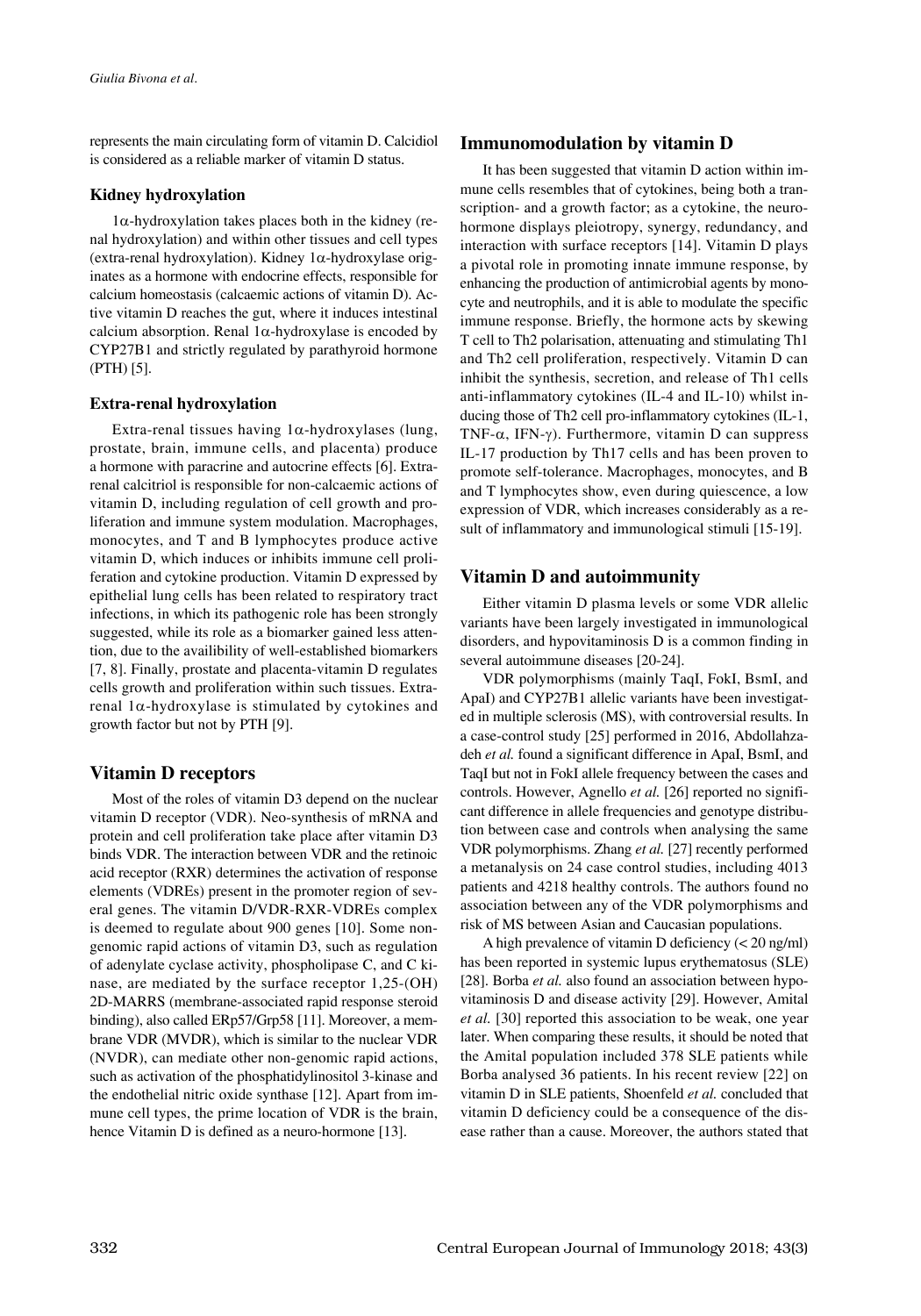vitamin D supplementation in these patients has very little impact on disease progression.

Controversial findings have been reported by studies evaluating the association between systemic sclerosis and vitamin D deficiency. A recent review showed that the association between low vitamin D serum levels and skin fibrosis, pulmonary fibrosis, gastrointestinal involvement, and autoantibodies pattern is deeply controversial [21]. However, a recent study [31] performed on 154 patients showed an association between vitamin D deficiency and such clinical features. Because systemic sclerosis is rare, 154 enrolled patients represent a remarkable sample size. Of note, supplementation with oral cholecalciferol was found to be ineffective in increasing 25 (OH) D serum concentrations.

# **Randomised controlled trials on vitamin D supplementation**

To establish whether there is clinical benefit associated from any treatment, randomised controlled trials (RCTs) are required.

Evidence from RCTs on vitamin D supplementation in MS patients is controversial, as well as in SLE patients.

A few studies performed on MS patients demonstrated that vitamin D supplementation had an effect on the reduction of gadolinium-enhancing lesions on brain magnetic resonance imaging (MRI) [32, 33]. However, previous work found contrasting results, reporting no effect of high-dose supplementation on MRI lesions and clinical outcome [34]. The largest RCT on MS patients was performed by Smolders *et al.* in 2016 and included 229 subjects [35]. The primary endpoint was defined as the proportion of subjects without evidence of disease activity after 48 weeks. No difference in relapse rate was found between supplementation and placebo groups, but a statistically significant difference in combined unique lesions on MRI (as secondary endpoint) was reported.

Recent evidence from RCTs addressing supplementation in SLE patients demonstrated no impact of vitamin D supplementation on disease activity [36, 37]. In their double-blind, placebo RCT, Aranow *et al.* analysed 57 SLE patients for the effect of supplementation on interferon (IFN) signature, which is a biomarker of SLE response. The authors concluded that vitamin D supplementation fails to diminish the IFN signature in these patients. Contrasting results were obtained by Lima *et al.* in the same year; the authors randomised 40 adolescent and young SLE patients to receive oral vitamin D or placebo. The primary endpoint was defined as disease activity measured by the SLE Disease Activity Index (SLEDAI). The authors found significant improvement in SLEDAI in the vitamin D group compared to placebo, concluding that supplementation is effective in decreasing disease activity.

### **Conclusions**

There is wide uncertainty on the role of vitamin D in the pathogenesis of autoimmune diseases because it is unclear whether hypovitaminosis D could be a consequence or a cause of autoimmunity. Conflicting evidence on the effect of vitamin D supplementation on these patients emerges from RCT findings. Furthermore, there is a lack of consensus on oral cholecalciferol dosage. More interventional studies are required to better define how vitamin D could represent both a causation agent and a target for therapeutic strategies in autoimmune patients.

*The authors declare no conflict of interest.*

#### **References**

- 1. Jones G (2013): Extrarenal vitamin D activation and interactions between vitamin D2, vitamin D3, and vitamin D analogs. Annu Rev Nutr 33: 23-44.
- 2. Guengerich FP, Waterman MR, Egli M (2016): Recent Structural Insights into Cytochrome P450 Function. Trends Pharmacol Sci 37: 625-640.
- 3. Caruso A, Bellia C, Pivetti A, et al. (2014): Effects of EPHX1 and CYP3A4 polymorphisms on carbamazepine metabolism in epileptic patients. Pharmgenomics Pers Med 7: 117-120.
- 4. Jones G, Prosser DE, Kaufmann M (2014): Cytochrome P450-mediated metabolism of Vitamin D. J Lipid Res 55: 13-31.
- 5. Gil A, Plaza-Diaz J, Mesa AD (2018): Vitamin D: classic and novel action. Ann Nutr Metab 72: 87-95.
- 6. Hewison M, Adams JS (2011): Extrarenal 1 $\alpha$ -hydroxylase. In: Vitamin D (3rd ed.), Feldman D, Pike JW, Adams JS (eds.). Academic Press, San Diego, CA: 777-806.
- 7. Gui B, Chen Q, Hu C, et al. (2017): Effects of calcitriol (1, 25-dihydroxy-vitamin D3) on the inflammatory response induced by H9N2 influenza virus infection in human lung A549 epithelial cells and in mice. Virol J 14:10.
- 8. Giulia B, Luisa A, Concetta S, et al. (2015): Procalcitonin and community-acquired pneumonia (CAP) in children. Clin Chim Acta 451: 215-218.
- 9. Rochel N, Molnár F (2017): Structural aspects of Vitamin D endocrinology. Mol Cell Endocrinol: 22-35.
- 10. Wang TT, Tavera-Mendoza LE, Laperriere D, et al. (2005): Large-scale in silico and microarray-based identification of direct 1, 25-dihydroxyvitamin D3 target genes. Mol Endocrinol 19: 2685-2695.
- 11. Hii CS, Ferrante A (2016): The Non-Genomic Actions of Vitamin D. Nutrients 8: 135.
- 12. Mizwicki MT, Norman AW (2009): The vitamin D sterol-vitamin D receptor ensemble model offers unique insights into both genomic and rapid-response signalling. Sci Signal 2: re4.
- 13. Cui X, Gooch H, Petty A, et al. (2017): Vitamin D and the brain: Genomic and non-genomic actions. Mol Cell Endocrinol 453: 131-143.
- 14. Bivona G, Agnello L, Ciaccio M (2017): Vitamin D and Immunomodulation: Is It Time to Change the Reference Values? Ann Clin Lab Sci 47: 508-510.